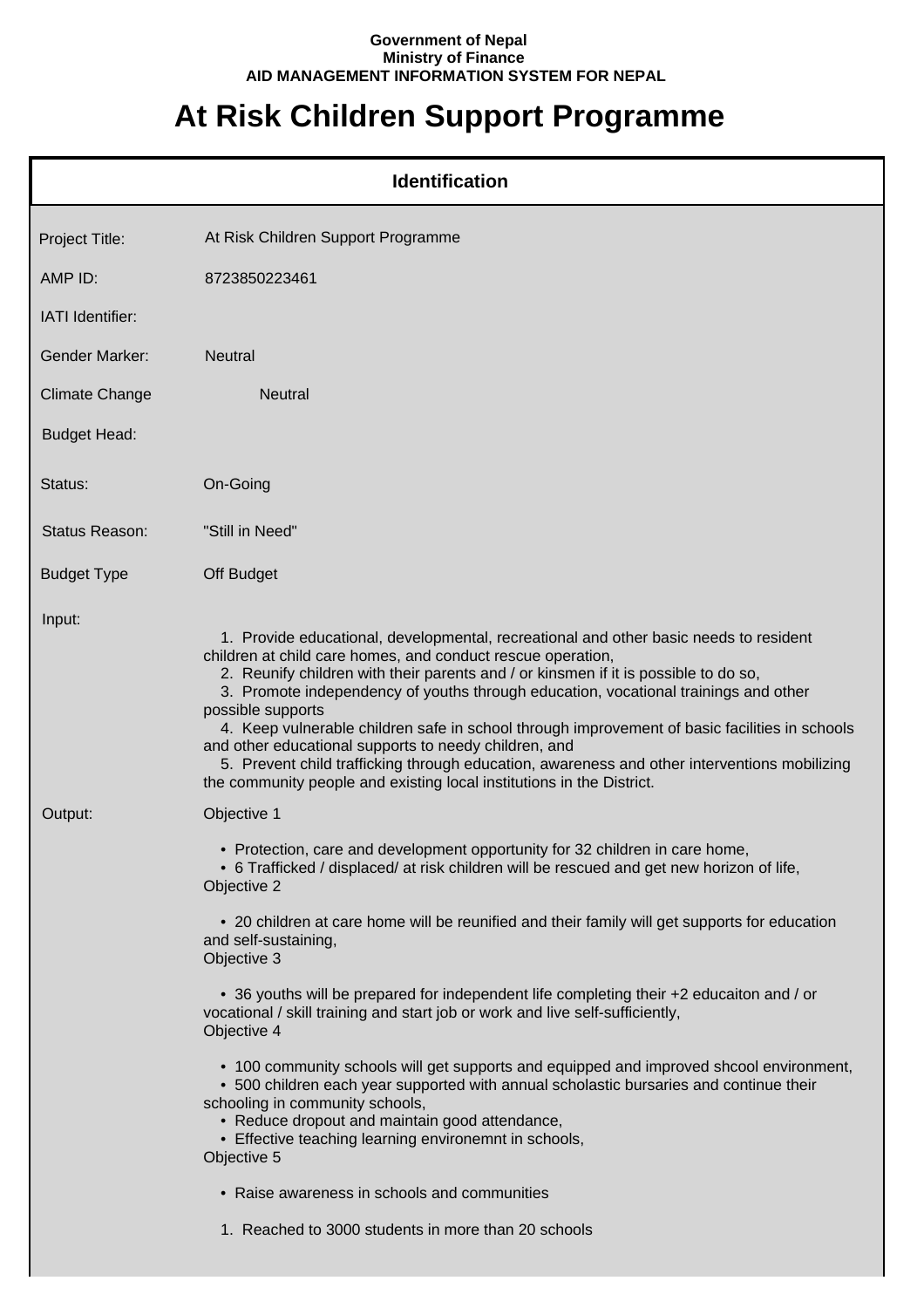|                   | 2. 500 committee members in schools (School Management Committe - SMC)                                                                                                                                                         |
|-------------------|--------------------------------------------------------------------------------------------------------------------------------------------------------------------------------------------------------------------------------|
|                   | • More than 50,000 people in the district will be reached through media and publications and<br>awareness on child trafficking will be raised in the communities.                                                              |
| Outcome:          | • The school environment will be pleasing and child friendly,<br>• The rescued children will lead independent life after educaiton or vocational training<br>• The trend of child trafficking will be controlled.              |
| Impact:           | • The project will ensure the educaiton of the at risk children. In so doing, it will contribute for<br>achieving the goals of Educaiton for All (EFA).<br>• Community resistence will be developed against child trafficking. |
| Treasury Type:    |                                                                                                                                                                                                                                |
| Humanitarian Ald: | Yes                                                                                                                                                                                                                            |
|                   |                                                                                                                                                                                                                                |
|                   |                                                                                                                                                                                                                                |
|                   |                                                                                                                                                                                                                                |
|                   |                                                                                                                                                                                                                                |
|                   |                                                                                                                                                                                                                                |
|                   |                                                                                                                                                                                                                                |
|                   |                                                                                                                                                                                                                                |

|                                       |            | <b>Planning</b> |
|---------------------------------------|------------|-----------------|
| Date of Agreement                     | 2015-12-29 |                 |
| Date of effectiveness 2015-12-29      |            |                 |
| Proposed Start Date 2015-12-29        |            |                 |
| <b>Actual Start Date</b>              | 2016-01-01 |                 |
| Planned Completion 2020-12-31<br>Date |            |                 |

| Location         |            |
|------------------|------------|
| Location         | Percentage |
| Lalitpur (Patan) | 50.0%      |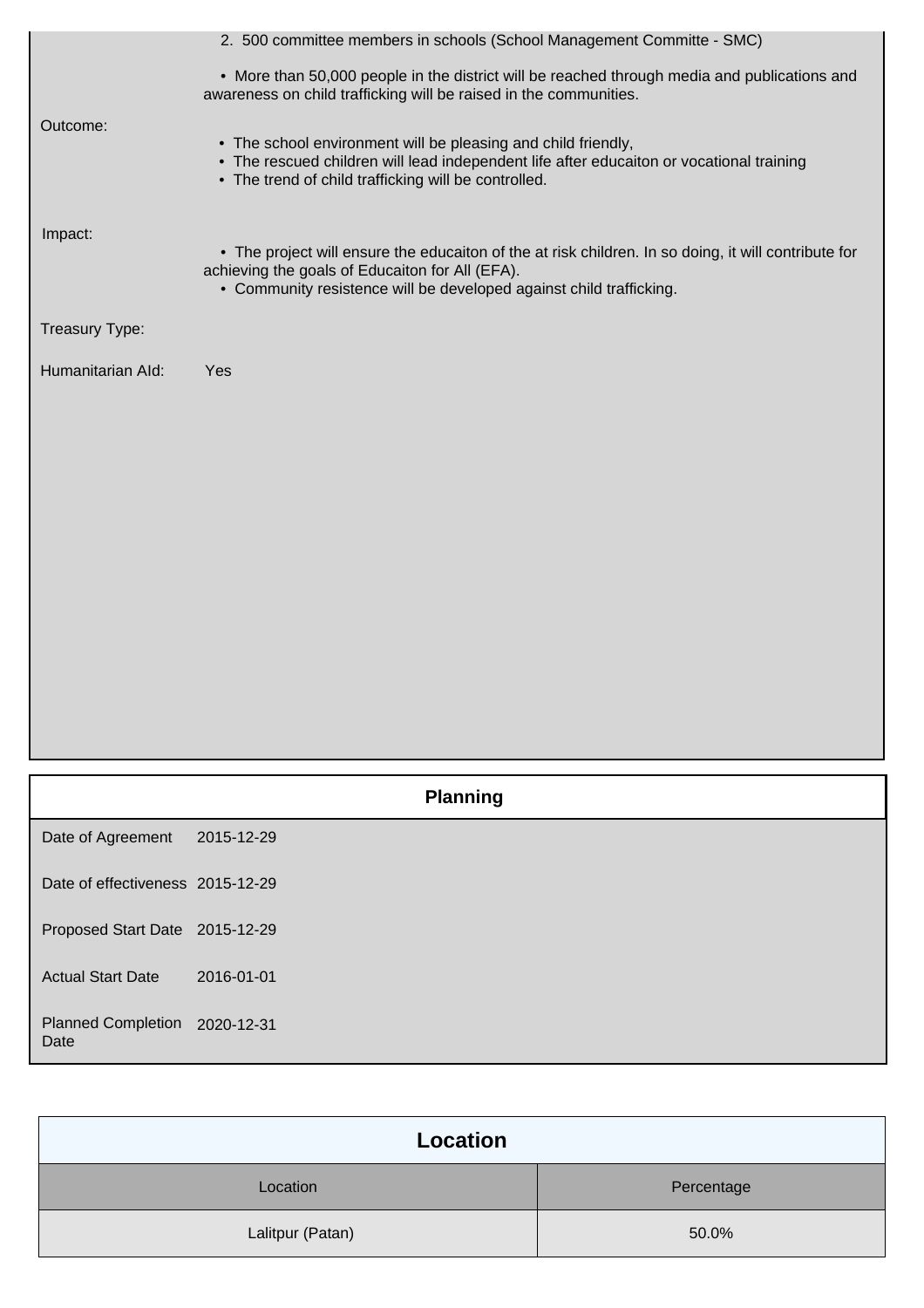| Location            | Percentage |
|---------------------|------------|
| Makwanpur (Hetauda) | 50.0%      |

| <b>National Plan</b>                                                           |            |
|--------------------------------------------------------------------------------|------------|
| Program                                                                        | Percentage |
| [ Children ] [ Social Development Policy ] [ National Development Plan (NDP) ] | 100.0%     |

| <b>Sector</b>                                                  |            |
|----------------------------------------------------------------|------------|
| Sector                                                         | Percentage |
| Nepal Sector Classification WOMEN, CHILDREN & SOCIAL WELFARE 0 | 100.0%     |

| <b>Implementing/Executing Agency</b>         |        |  |
|----------------------------------------------|--------|--|
| Donor                                        |        |  |
| <b>Child Rescue Nepal</b>                    | 0.0%   |  |
| <b>Responsible Organization</b>              |        |  |
| Ministry of Education                        | 20.0%  |  |
| Ministry of Women, Children & Social Welfare | 60.0%  |  |
| Ministry of Labour & Employment and Commerce | 20.0%  |  |
| <b>Executing Agency</b>                      |        |  |
| <b>Child Rescue Nepal</b>                    | 100.0% |  |
| <b>Implementing Agency</b>                   |        |  |
| Non Governmental Organisations               | 100.0% |  |

| <b>Funding</b>             |                       |                    |                               |            |                     |
|----------------------------|-----------------------|--------------------|-------------------------------|------------|---------------------|
| Transaction<br>Date        | Type of<br>Assistance | Mode of<br>Payment | Post Earthquake<br>Assistance | Commitment | <b>Disbursement</b> |
| <b>UNDISBURSED BALANCE</b> |                       |                    | null                          |            |                     |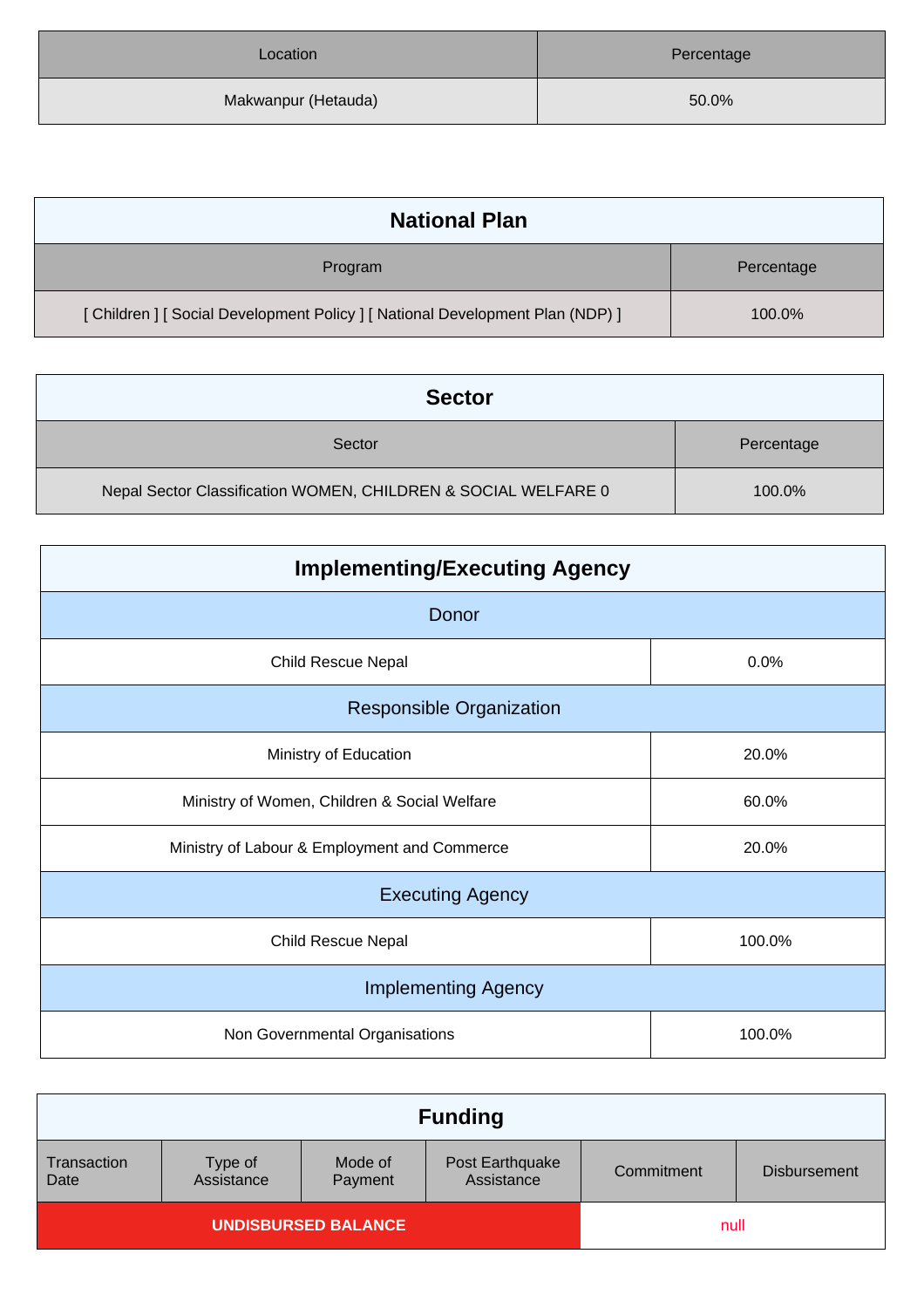| Transaction<br>Date          | Type of<br>Assistance | Mode of<br>Payment    | Post Earthquake<br>Assistance | Commitment | <b>Disbursement</b> |
|------------------------------|-----------------------|-----------------------|-------------------------------|------------|---------------------|
|                              |                       |                       | <b>Child Rescue Nepal</b>     |            |                     |
|                              |                       |                       | <b>Actual</b>                 |            |                     |
| 12/29/2015                   | Grant Aid             | <b>Direct Payment</b> | No                            | 1,734,784  |                     |
| 6/30/2018                    | Grant Aid             | <b>Direct Payment</b> | No                            | 0          | 892,254             |
| 12/31/2018                   | Grant Aid             | <b>Direct Payment</b> | No                            |            | 189,656             |
| 7/31/2019                    | Grant Aid             | <b>Direct Payment</b> | No                            |            | 192,852             |
| 6/30/2020                    | Grant Aid             | <b>Direct Payment</b> | No                            | 0          | 185,943             |
| <b>Total</b>                 |                       |                       |                               | 1,734,784  | 1,460,704           |
| Total ( Child Rescue Nepal ) |                       |                       |                               | 1,734,784  | 1,460,704           |
| <b>UNDISBURSED BALANCE</b>   |                       |                       | 274,080                       |            |                     |

| <b>Progress Achieved</b>       |  |
|--------------------------------|--|
| Progress Achieved:             |  |
| Key Problems:                  |  |
| Steps Taken to Solve Problems: |  |